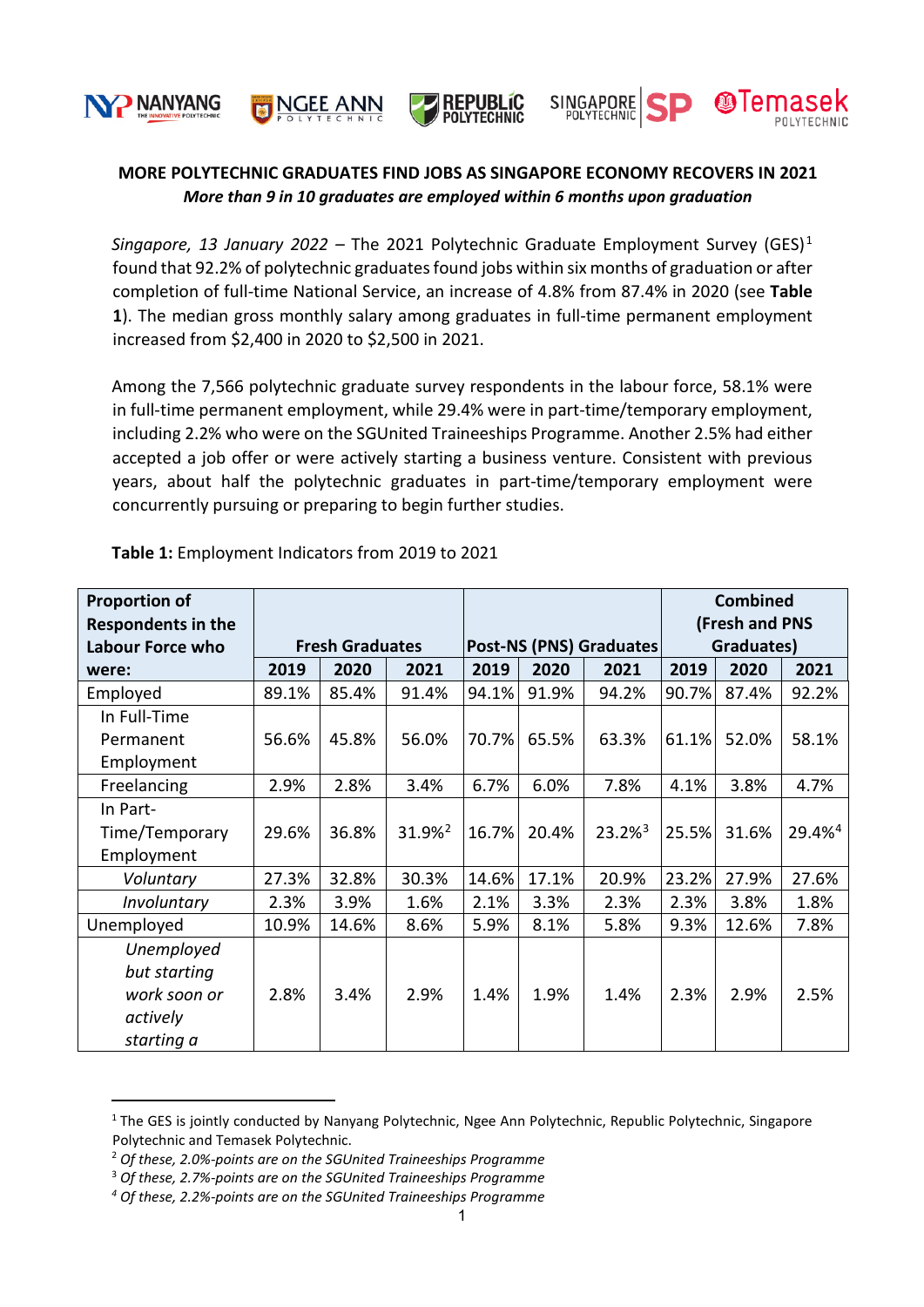| business            |         |         |         |         |         |         |         |         |         |
|---------------------|---------|---------|---------|---------|---------|---------|---------|---------|---------|
| venture             |         |         |         |         |         |         |         |         |         |
| Unemployed          |         |         |         |         |         |         |         |         |         |
| and still looking   | 8.1%    | 11.2%   | 5.7%    | 4.6%    | 6.2%    | 4.4%    | 7.0%    | 9.6%    | 5.3%    |
| for a job           |         |         |         |         |         |         |         |         |         |
| <b>Median Gross</b> |         |         |         |         |         |         |         |         |         |
| Monthly Salary of   |         |         |         |         |         |         |         |         |         |
| those who are in    | \$2,300 | \$2,350 | \$2,400 | \$2,540 | \$2,500 | \$2,614 | \$2,400 | \$2,400 | \$2,500 |
| Full-Time           |         |         |         |         |         |         |         |         |         |
| Permanent           |         |         |         |         |         |         |         |         |         |
| Employment          |         |         |         |         |         |         |         |         |         |

*Note: The percentages may not add up due to rounding off. The list of definitions for the employment indicators is at Annex A.* 

The median gross monthly salaries of graduates from **Health Sciences** and **Information & Digital Technologies** have been consistently higher than the overall median for all graduates (see **Table 2**).

**Table 2:** Median Gross Monthly Salary by Course Clusters for Fresh Graduates and Post-NS Graduates (Full-Time Permanent Employed only) from 2019 to 2021

| <b>Course Cluster</b>  | <b>Fresh Graduates</b> |         |         |         | <b>Post-NS Graduates</b> |         | All     |         |         |  |
|------------------------|------------------------|---------|---------|---------|--------------------------|---------|---------|---------|---------|--|
|                        | 2019                   | 2020    | 2021    | 2019    | 2020                     | 2021    | 2019    | 2020    | 2021    |  |
| Arts, Design &         | \$2,200                | \$2,000 | \$2,100 | \$2,400 | \$2,500                  | \$2,500 | \$2,200 | \$2,100 | \$2,200 |  |
| Media                  |                        |         |         |         |                          |         |         |         |         |  |
| <b>Built</b>           | \$2,300                | \$2,230 | \$2,350 | \$2,500 | \$2,500                  | \$2,550 | \$2,300 | \$2,345 | \$2,400 |  |
| Environment            |                        |         |         |         |                          |         |         |         |         |  |
| <b>Business</b>        | \$2,155                | \$2,100 | \$2,200 | \$2,500 | \$2,500                  | \$2,519 | \$2,270 | \$2,200 | \$2,300 |  |
| Engineering            | \$2,350                | \$2,300 | \$2,400 | \$2,550 | \$2,500                  | \$2,700 | \$2,470 | \$2,450 | \$2,500 |  |
| <b>Health Sciences</b> | \$2,580                | \$2,550 | \$2,625 | \$2,627 | \$2,698                  | \$2,800 | \$2,600 | \$2,553 | \$2,650 |  |
| Humanities &           |                        | \$2,500 | \$2,500 | \$2,656 | \$2,580                  | \$2,500 | \$2,450 | \$2,500 |         |  |
| <b>Social Sciences</b> | \$2,400                |         |         |         |                          |         |         |         | \$2,500 |  |
| Information &          |                        |         |         |         |                          |         |         |         |         |  |
| Digital                | \$2,300                | \$2,300 | \$2,500 | \$2,600 | \$2,600                  | \$2,700 | \$2,450 | \$2,500 | \$2,600 |  |
| Technologies           |                        |         |         |         |                          |         |         |         |         |  |
| <b>Sciences</b>        | \$2,023                | \$2,120 | \$2,200 | \$2,500 | \$2,500                  | \$2,607 | \$2,125 | \$2,250 | \$2,250 |  |
| <b>Overall</b>         | \$2,300                | \$2,350 | \$2,400 | \$2,540 | \$2,500                  | \$2,614 | \$2,400 | \$2,400 | \$2,500 |  |

*Note: The list of diploma courses under each course cluster is available in Annex B.*

### **Fresh Graduates**

9,025 out of 11,928 fresh graduates in 2021 responded to the survey. As at 1 Oct 2021, around six months after the completion of their final examinations, 59.8% of the respondents were in the labour force, an increase of 3.4% compared to 2020. 39.6% were pursuing or preparing to begin further studies and hence not looking for jobs. Most of the remaining 0.6% said they were taking a break and not seeking employment.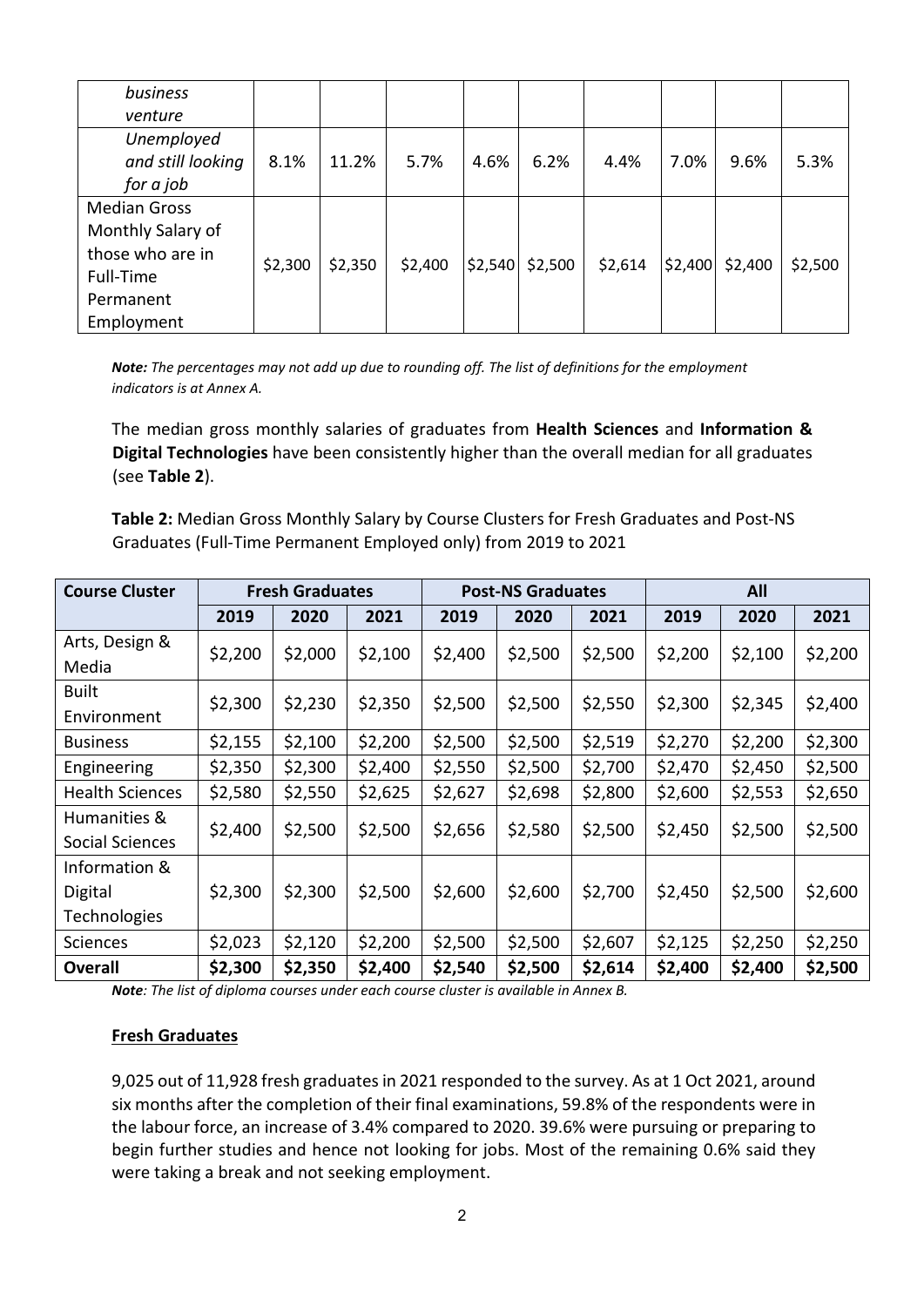## **Post-National Service Graduates**

5,191 out of 8,875 graduates from 2018 who completed their full-time National-Service (NS) between 1 Apr 2020 and 31 Mar 2021 responded to the survey. 41.8% of respondents were in the labour force. 57.9% were pursuing or preparing to begin further studies and hence not looking for jobs, which was a slight increase of 0.7% compared to 2020. Similar to the fresh graduates, most of the remaining 0.3% said that they were taking a break and not seeking employment.

# **Support from the Polytechnics**

The polytechnics continue to support their graduates throughout the ongoing COVID-19 pandemic. This includes holding career & opportunity fairs, and providing extensive career guidance and support such as job matching and personalised career coaching and planning. The polytechnics have also tapped on their network of industry partners to curate suitable job placement and apprenticeship opportunities for graduates, such as the SkillsFuture Work-Study Programmes.

Commenting on behalf of the Polytechnic GES Committee on the outcomes of the 2021 Polytechnic GES, Mr Peter Lam, Principal & CEO, Temasek Polytechnic said, "The increase in the employment rate of polytechnic graduates, in tandem with the recovery of Singapore's economy, testifies to the industry-relevant training our students receive. Despite the many uncertainties faced in the past year, the median salaries for both fresh and post-National Service graduates have increased, clearly reflecting employers' confidence in our polytechnic graduates' skills and knowledge."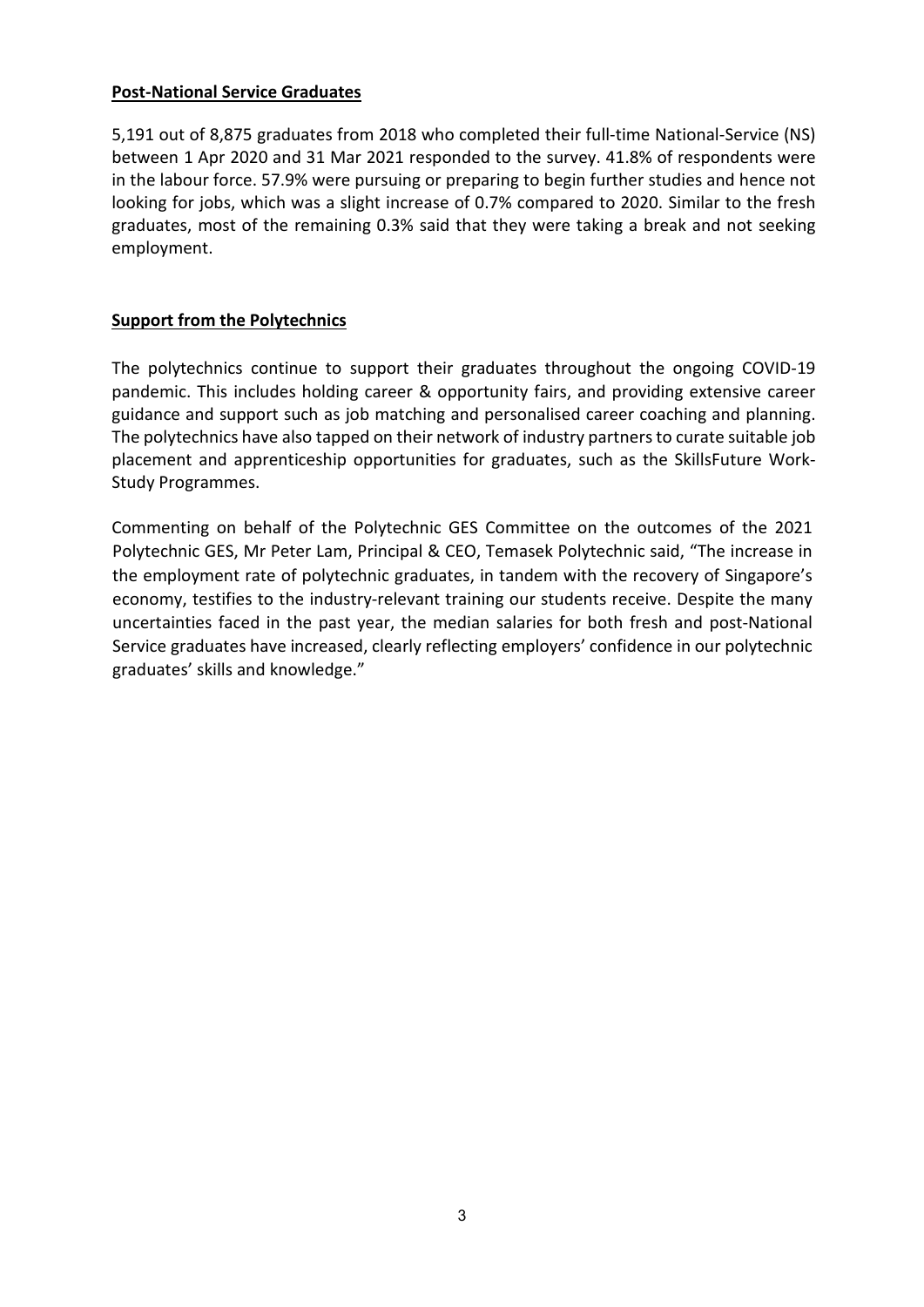### **Media Release Issued by:**

#### **Temasek Polytechnic**

Ms Vimala Christie Corporate Communications Tel: 6780 5019 / 9790 0319 Email: [Vimala\\_CHRISTIE@tp.edu.sg](mailto:Vimala_CHRISTIE@tp.edu.sg)

### **Other Media Contacts:**

#### **Nanyang Polytechnic**

Mr Chung Wen Hua Communication & Outreach Tel: 6550 0234 / 9833 7677 Email: [chung\\_wen\\_hua@nyp.edu.sg](mailto:chung_wen_hua@nyp.edu.sg)

### **Ngee Ann Polytechnic**

Ms Lea Wee Corporate Communications Office Tel: 6460 7977 Email: Lea\_wee@np.edu.sg

# **Republic Polytechnic**

Mr Julian Soh / Mr Terence Ong Office of Corporate Communications Tel: 9018 0719 / 9128 1898 Email: [julian\\_soh@rp.edu.sg](mailto:julian_soh@rp.edu.sg) / [terence\\_ong@rp.edu.sg](mailto:Terence_ong@rp.edu.sg)

### **Singapore Polytechnic**

Ms Anna Fernandez Department of Communications Tel: 9460 6430 Email: Anna\_Louise\_Joseph\_FERNANDEZ@sp.edu.sg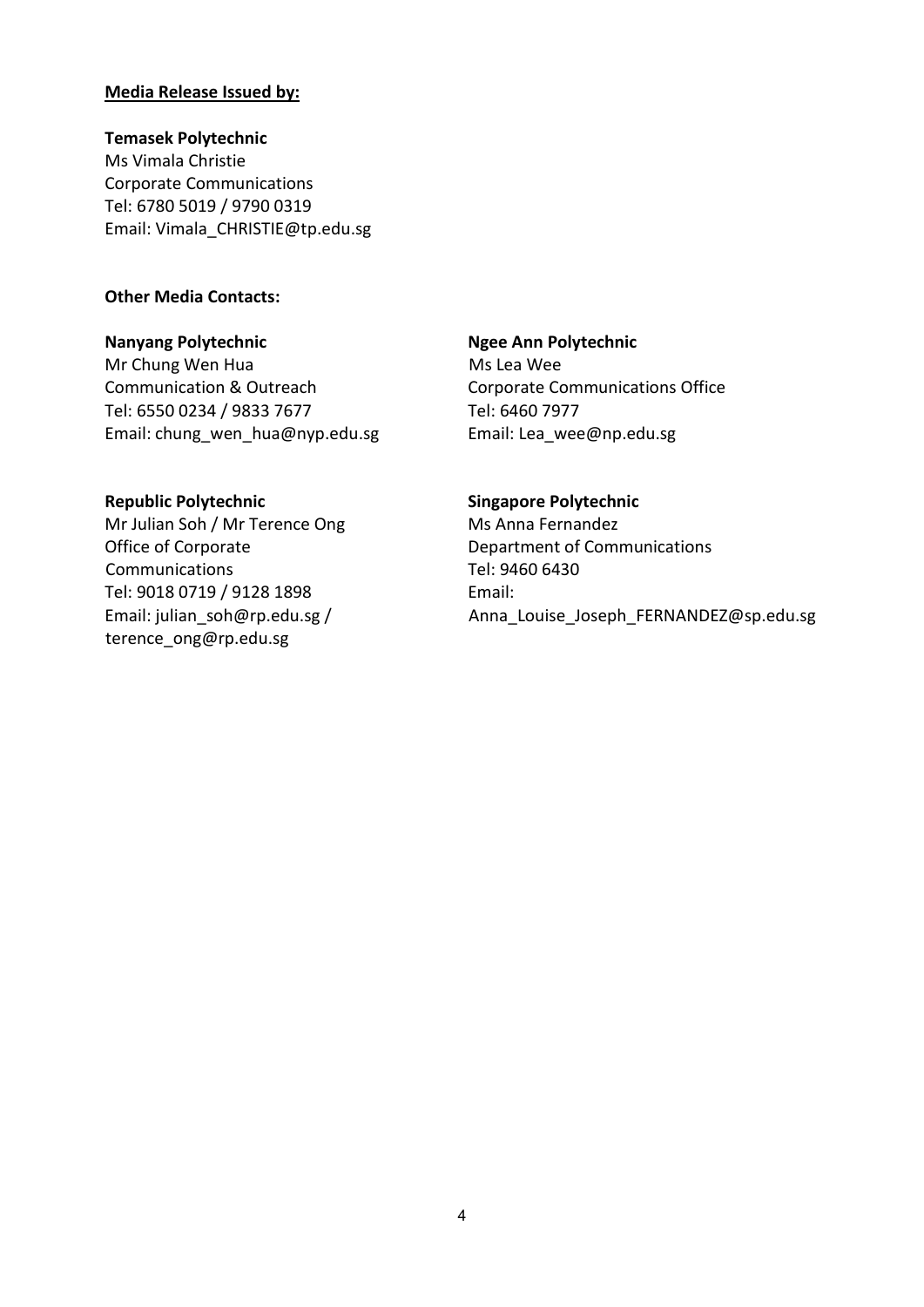## **DEFINITION OF EMPLOYMENT INDICATORS**

*Employment refers to graduates working in full-time permanent, part-time, temporary employment and freelancing. The employment rate is the number of employed graduates, as a proportion of graduates in the labour force (i.e. those who were working or not working but actively looking and available for work).*

*Full-time Permanent Employment refers to employment of at least 35 hours a week and where the employment is not temporary. It includes those on contracts of one year or more.* 

*Freelancing refers to those who operate their own business without employing any paid worker in the conduct of their business or trade.* 

*Part-time Employment refers to employment of less than 35 hours a week.* 

*Temporary Employment refers to casual, interim or seasonal employment, including those on contracts of less than one year.* 

*Involuntary part-time/temporary employment refers to those who indicated that they were in part-time/temporary employment as they had tried but were unable to obtain a full-time permanent job offer so far.* 

*Voluntary part-time/temporary employment refers to those who indicated that they were in part-time/temporary employment as they were pursuing/ preparing to commence further studies, taking active steps to start a business venture, due to personal choice and other reasons.* 

*Gross Monthly Salary comprises basic salary, fixed allowances, over-time pay, commissions and other regular cash payments, before deduction of the employee's CPF contributions and personal income tax. Employer's CPF contributions, bonuses, stock options, other lump sum payments and payments-in-kind are excluded.*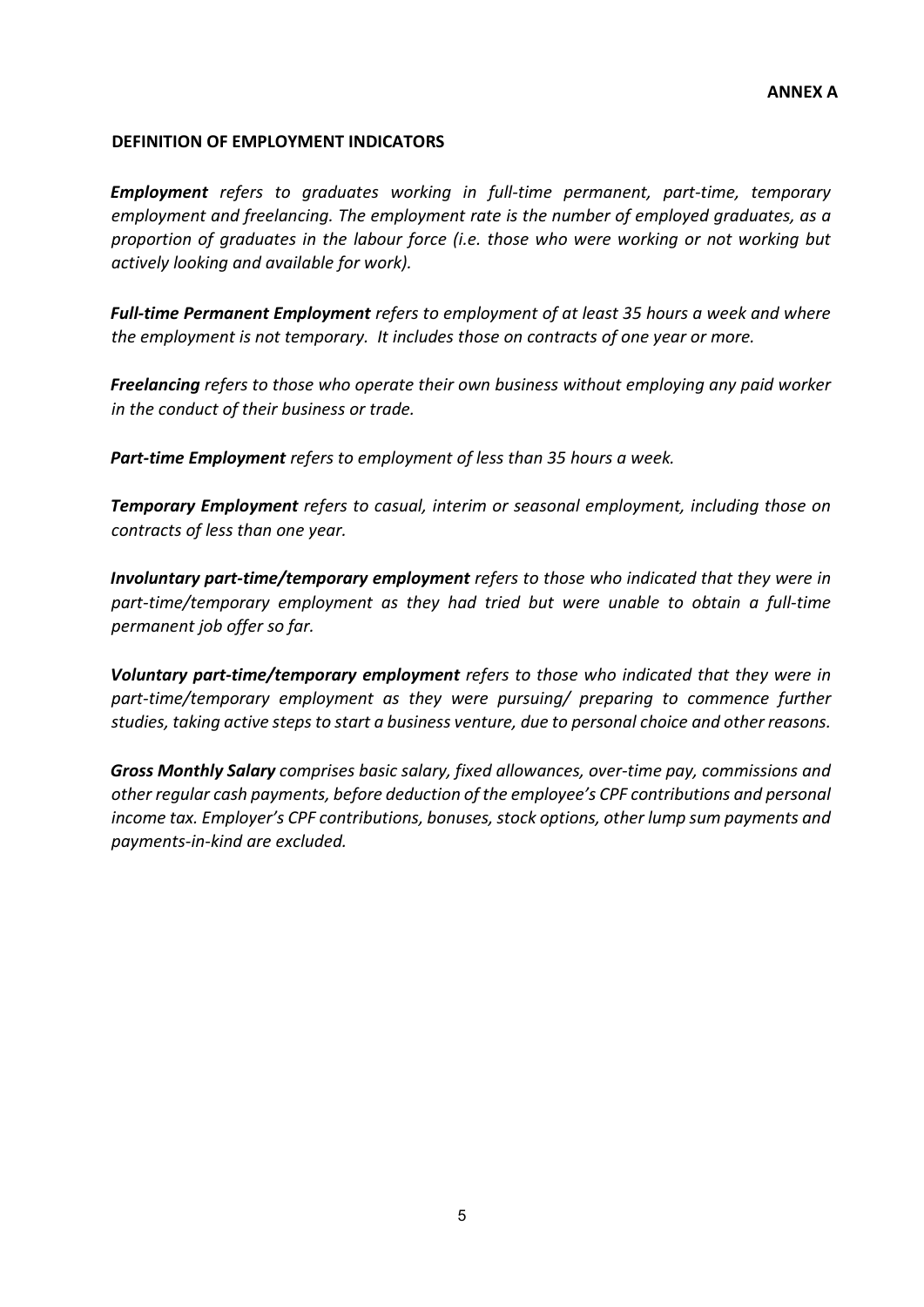### **LIST OF DIPLOMA COURSES SURVEYED**

#### **ARTS, DESIGN & MEDIA**

Diploma in 3D Interactive Media Technology Diploma in Advertising & Public Relations Diploma in Animation Diploma in Animation & 3D Arts Diploma in Apparel Design & Merchandising Diploma in Arts & Theatre Management Diploma in Arts Business Management Diploma in Chinese Media & Communication Diploma in Communication Design Diploma in Communications & Media Management Diploma in Creative Writing For Television & New Media Diploma in Design For Interactivity Diploma in Design For User Experience Diploma in Digital Animation Diploma in Digital Film & Television Diploma in Digital Game Art & Design Diploma in Digital Visual Effects Diploma in Environment Design Diploma in Experience & Product Design Diploma in Film, Sound & Video Diploma in Game Design Diploma in Games Design & Development Diploma in Immersive Media & Game Design Diploma in Industrial Design Diploma in Interaction Design Diploma in Interactive & Digital Media Diploma in Interior Architecture & Design Diploma in Interior Design Diploma in Mass Communication Diploma in Mass Media Management Diploma in Media & Communication Diploma in Media Production and Design Diploma in Motion Graphics & Broadcast Design Diploma in Music & Audio Technology Diploma in Product & Industrial Design Diploma in Product Design & Innovation Diploma in Retail & Hospitality Design Diploma in Sonic Arts Diploma in Space & Interior Design Diploma in Spatial Design Diploma in Visual Communication Diploma in Visual Communication & Media Design Diploma in Visual Effects Diploma in Visual Effects & Motion Graphics

#### **BUILT ENVIRONMENT**

Diploma in Architecture Diploma in Civil Engineering With Business Diploma in Facilities Management Diploma in Green Building & Sustainability Diploma in Green Building Energy Management Diploma in Hotel & Leisure Facilities Management Diploma in Integrated Facility Management Diploma in Landscape Architecture Diploma in Real Estate Business Diploma in Renewable Energy Engineering Diploma in Sustainable Urban Design & Engineering

#### **BUSINESS**

Diploma in Accountancy Diploma in Accountancy & Finance Diploma in Accounting & Finance Diploma in Aviation Management & Services Diploma in Banking & Finance Diploma in Banking & Financial Services Diploma in Business Diploma in Business & Social Enterprise Diploma in Business Administration Diploma in Business Innovation and Design Diploma in Business Management Diploma in Business Studies Diploma in Consumer Behaviour & Research Diploma in Culinary & Catering Management Diploma in Customer Experience Management With Business Diploma in Customer Relationship & Service Management Diploma in Food & Beverage Business Diploma in Fund Management & Administration Diploma in Hospitality & Tourism Management

#### **BUSINESS (cont.)**

Diploma in Hotel and Hospitality Management Diploma in Human Resource Management With Psychology Diploma in Integrated Events & Project Management Diploma in Integrated Events Management Diploma in International Business Diploma in International Logistics & Supply Chain Management Diploma in International Trade & Business Diploma in Law & Management Diploma in Leisure & Events Management Diploma in Leisure & Resort Management Diploma in Logistics & Operations Management Diploma in Maritime Business Diploma in Marketing Diploma in Restaurant and Culinary Operations Diploma in Retail Management Diploma in Social Enterprise Management Diploma in Tourism & Resort Management Diploma in Wellness and Hospitality Business Diploma in Wellness, Lifestyle and Spa Management **ENGINEERING** Diploma in Aeronautical & Aerospace Technology Diploma in Aeronautical Engineering Diploma in Aerospace Avionics Diploma in Aerospace Electronics Diploma in Aerospace Engineering Diploma in Aerospace Systems & Management Diploma in Aerospace Technology Diploma in Audio-Visual Technology Diploma in Automation & Mechatronic Systems Diploma in Aviation Management Diploma in Bioengineering Diploma in Biomedical Engineering Diploma in Business Process & Systems Engineering Diploma in Chemical & Biomolecular Engineering Diploma in Chemical Engineering Diploma in Clean Energy Diploma in Clean Energy Management Diploma in Computer Engineering Diploma in Digital & Precision Engineering Diploma in Electrical & Electronic Engineering Diploma in Electrical Engineering Diploma in Electrical Engineering With Eco-Design Diploma in Electronic & Computer Engineering Diploma in Electronic Systems Diploma in Electronics Diploma in Electronics, Computer & Communications Engineering Diploma in Energy Systems & Management Diploma in Engineering Design With Business Diploma in Engineering Science Diploma in Engineering Systems Diploma in Engineering Systems & Management Diploma in Engineering With Business Diploma in Environmental & Water Technology Diploma in Industrial and Operations Management Diploma in Infocomm & Network Engineering Diploma in Marine & Offshore Technology Diploma in Marine Engineering Diploma in Mechanical Engineering Diploma in Mechatronics Diploma in Mechatronics & Robotics Diploma in Mechatronics Engineering Diploma in Media & Communication Technology Diploma in Microelectronics Diploma in Multimedia & Infocomm Technology Diploma in Nanotechnology & Materials Science Diploma in Nautical Studies Diploma in Robotics & Mechatronics Diploma in Supply Chain Management Diploma in Telematics & Media Technology